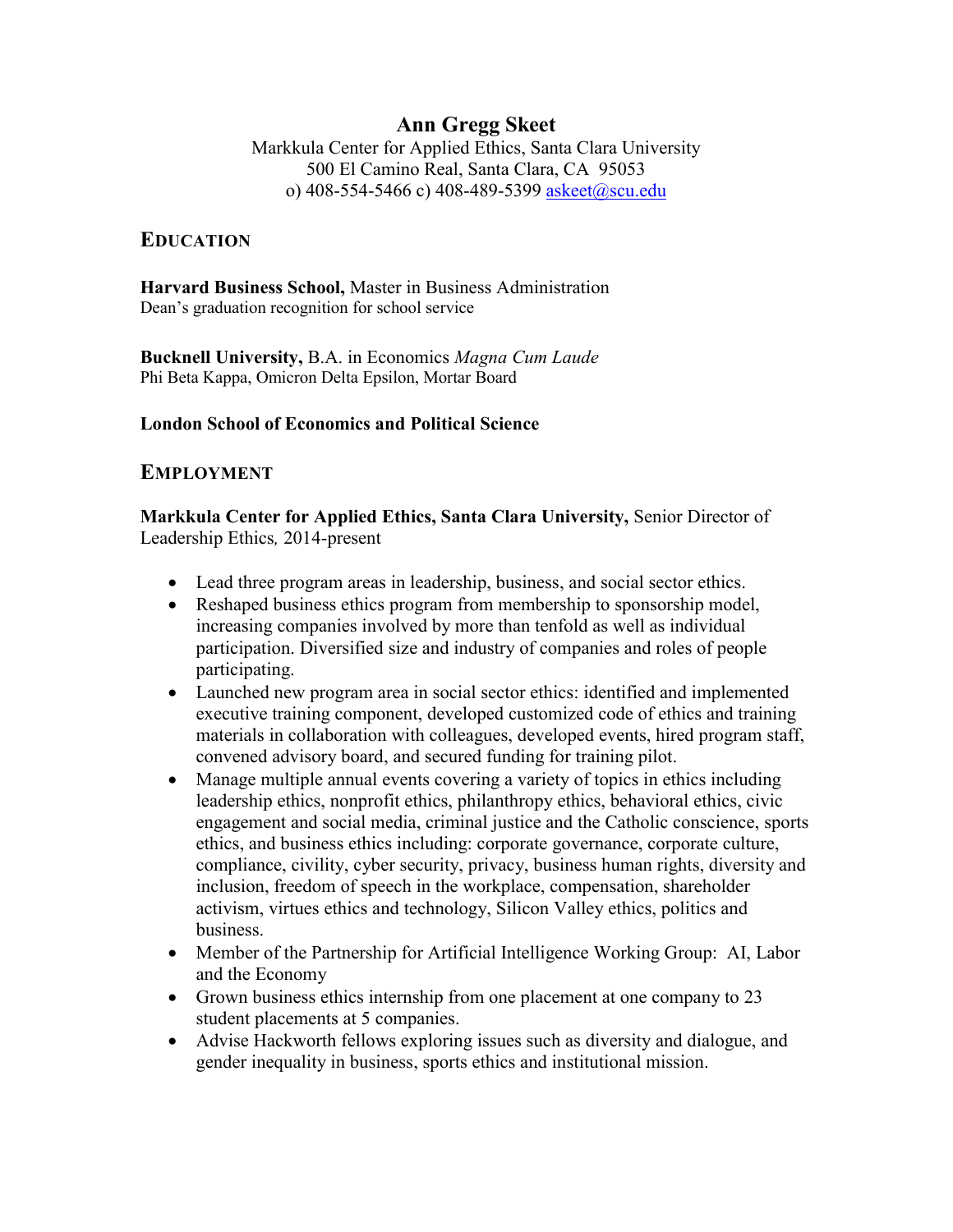- Conducted primary research in Silicon Valley companies, submitted to an academic journal and presented at the Jesuit Regional Business Ethics Conference, Switzerland.
- Host visiting scholars
- Collaborate with the Santa Clara's schools of business, law, and arts and sciences, athletic department, and various Silicon Valley nonprofit organizations to produce programs.
- Write and speak on ethics issues on television, radio, newspapers, and online media and at corporations, nonprofit conferences the Silicon Valley High Tech Compliance Group.

## **Strategy Specialist, Executive Coach,** 2012-present

Consult with CEOs and senior administrators in change management, organizational design, strategy development, planning, and leadership coaching for clients from the business, education and nonprofit sectors.

# **HONORS AND AWARDS**

W50 Honoree, Harvard Business School Association of Northern California, 2014 Women of Influence, San Jose Business Journal, 2011 Distinguished Alumnae, Academy of the Holy Cross, 2007 40 Under 40 People to Watch, San Jose Business Journal, 2004 Women in Leadership Award, San Francisco Business Times, 1997 YWCA TWIN Award Winner (Women of Achievement), 1996

# **COMMUNITY LEADERSHIP**

- Children's Musical Theater San Jose, Board of Directors, 2012-2017
- Hillbrook School, Board of Trustees, 2014-2016
- The Catholic Community Foundation of Santa Clara County, Board of Directors, 2010- 2013
- Commonwealth Club of California, Advisory Board, 2001-2008
- National Conference for Community and Justice, Silicon Valley Region (now SV Faces), Board of Directors, September 2004-2006, Advisory Board Member 2006- 2011
- Santa Clara County Partnership for School Readiness, Co-Chair, 2004-2007
- Children's Discovery Museum, Board of Directors, 2003-2007
- Estre*ll*a Family Services, Capital Campaign Cabinet Chair, 2004-2005
- Harvard Business School Association of Northern California, Board of Directors, 2000-2003
- United Way of Silicon Valley, Success by Six Chair, 2002-2005, Board Co-Chair, 2000-2002, Board of Directors, 1999-2002
- American Musical Theatre of San Jose, Board President, 1998-1999, Board of Directors, 1995-2000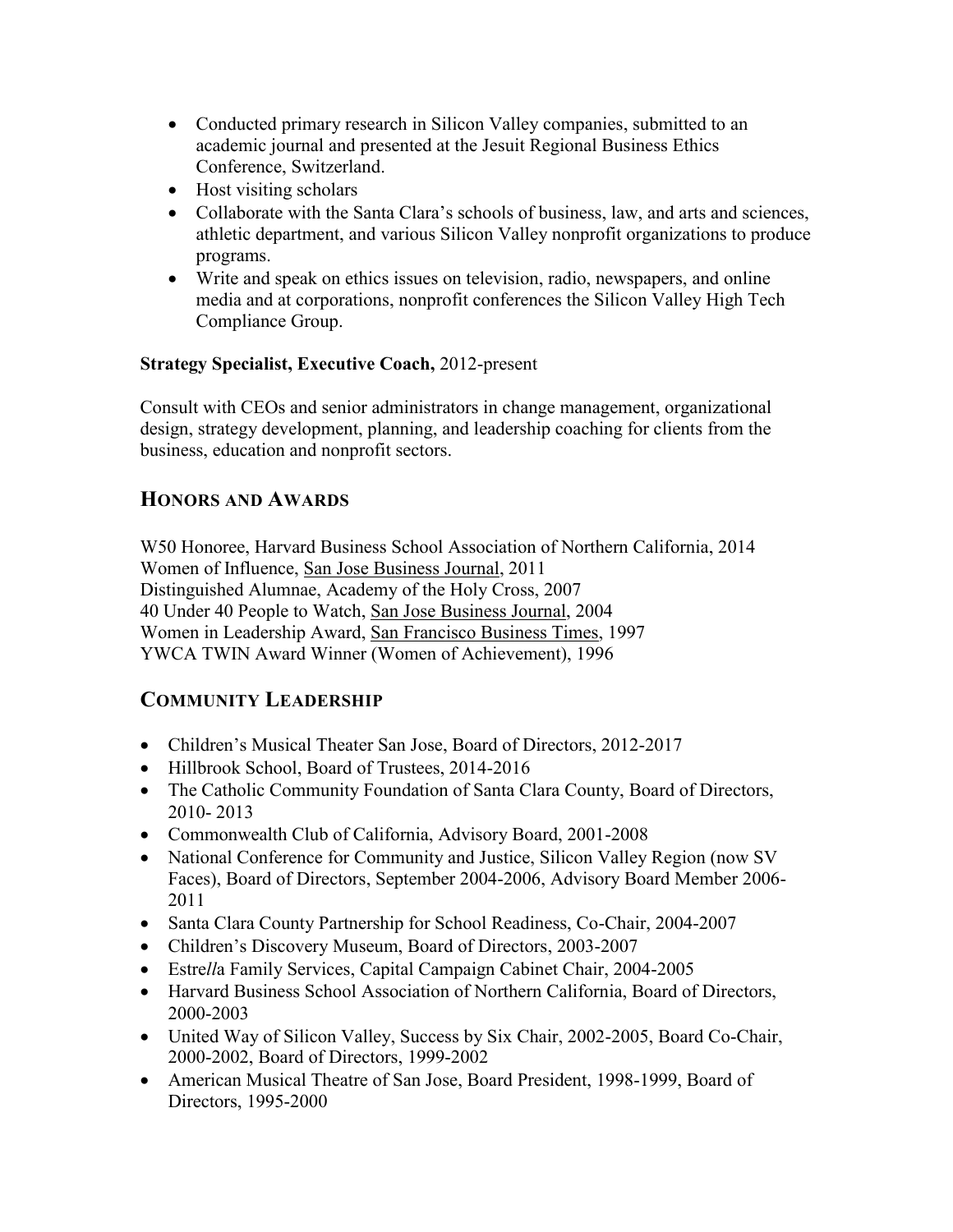- Stanford Daily, Board of Directors, Board Co-chair, 1992-1993
- Nonprofit Development Center (now CompassPoint), Board of Directors, 1991-1994

## **PROFESSIONAL MEMBERSHIPS AND APPOINTMENTS**

- Ethical Standards Committee, Standards for Excellence Institute, 2017-present
- Senior Fellow, American Leadership Forum Silicon Valley, 1998-present
- Institute for Sports Law and Ethics, Santa Clara University, Board Member, 2014-2016
- Silicon Valley Directors' Exchange, Board Member, 2014-2015
- American Leadership Forum National, Board of Directors, 2004-2008
- 1<sup>st</sup>ACT Founder, 2004
- Association for Practical and Professional Ethics
- Society of Professional Journalists

## **ACADEMIC AND EXECUTIVE EDUCATION PRESENTATIONS**

"Changing the Ethos to Change the Culture," research presentation, Managing and Teaching Business Ethics: Global Trends and Challenges, Regional Business Ethics Conference, Lassalle Institut, Bad Schonbrunn, Switzerland, May 2018

"Standards for Excellence: An Ethics and Accountability Code for the Nonprofit Sector," two-day Executive Education Clinic, Santa Clara University, Santa Clara, CA, with Joan Harrington, January/February 2018, with Harrington and Naomi Nakano-Matsumoto, May/June 2017

"Business Ethics in Silicon Valley, Santa Clara Engineering School, EC 602, Software Ethics, February 2017

"The Ethics of Community Service," Stanford Medical School, Stanford, CA, Med 157, Foundations in Community Health Engagement, June 2016

Response to remarks by John Denniston, "The Encyclical and Markets," Our Future On A Shared Planet: Silicon Valley in Conversation with the Environmental Teachings of Pope Francis Conference, Santa Clara University, Santa Clara, CA, November 2015

## **JOURNAL PUBLICATION**

Leadership Ethics and Laudato Si', Explore, published by the Ignatian Center at Santa Clara University, Spring 2016, Vol. 19

## **INVITED PRESENTATIONS AND TRAININGS**

"Practices Fostering Ethical Culture: Ethics and Compliance in Today's Cisco," Cisco Systems, San Jose, CA, September 2017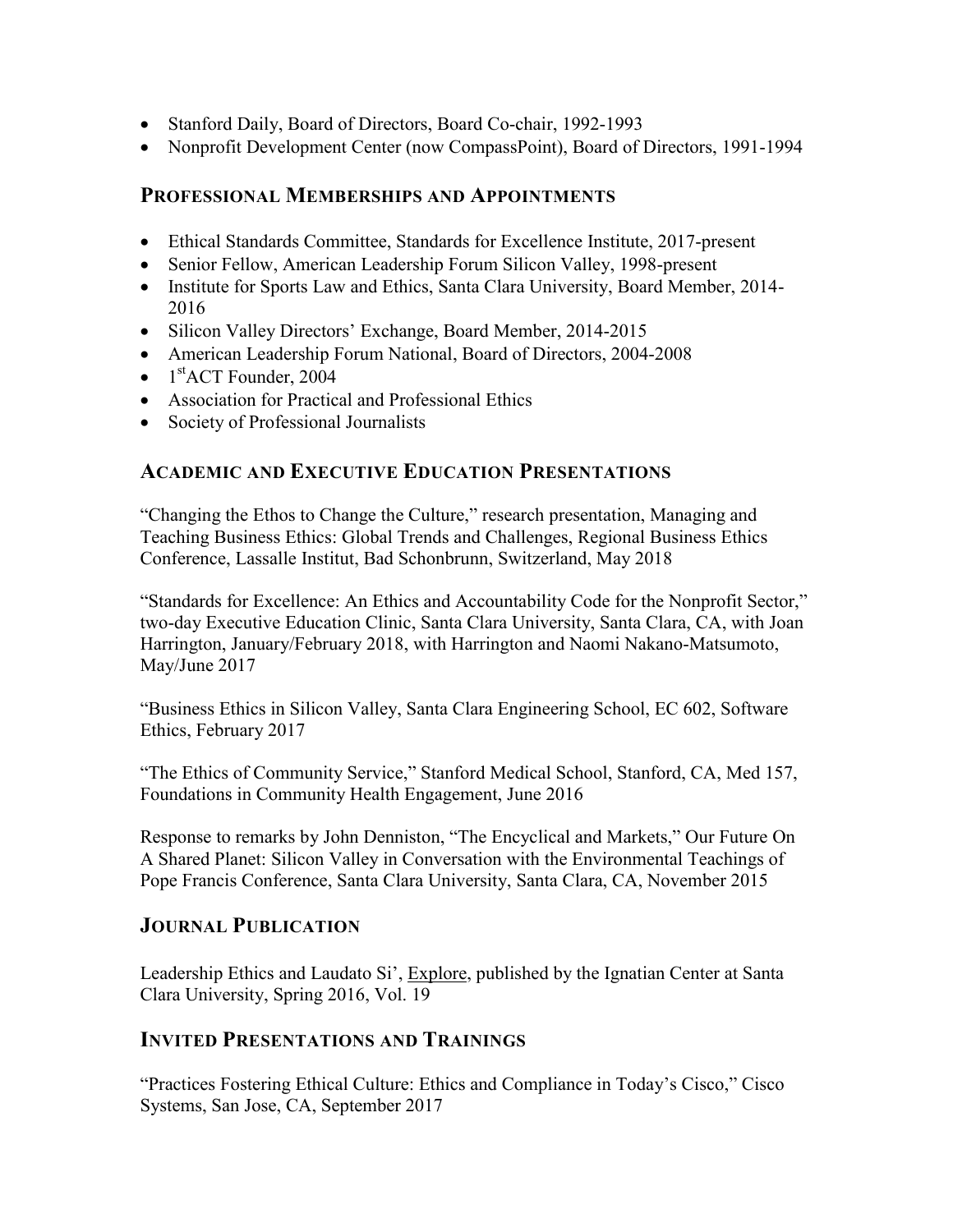"Company culture, Incentives, Productivity," subject matter expert opening this working session at Fortune's CEO Initiative, New York, NY, September 2017

"The Practice of Ethical Leadership," Wilson, Sonsini, Goodrich, Rosati, Palo Alto, CA, May, 2017

"Leadership and Dialogue: A Way Forward in Polarized Times," Dioceses of San Jose, Cupertino, CA, February 2017

"The Impact of Ethical Leadership," Society of Corporate Compliance and Ethics Institute, Chicago, IL, September 2016

"The Impact of Ethical Leadership," AppDynamics, Executive Leadership team training, San Francisco, CA, July 2016

"Making Admissions and Financial Aid Decisions using a Framework for Ethical Decision-making," Joint Councils Meeting, Guidance and Admission Assembly Council, College Scholarship Service Assembly Council, full-day workshop for the College Board, New York, NY, May 2016

"The Impact of Ethical Leadership," Association for Practical and Professional Ethics, Reston, VA, February 2016

"Shifting Priorities: Leading in a Changing Environment," College Board Higher Education Colloquium, San Diego, CA, January 2016

## **UNIVERSITY SERVICE**

"Going the Distance as a Leader," SCU Own It Summit, January 2018

"Ethics in the Social Sector," with Joan Harrington, Forum for Education Abroad Board Training, Santa Clara, CA, January 2018

Beta Gamma Sigma Ethical Leadership Certificate assessment for Leavey School of Business, Santa Clara University, Santa Clara, CA, April 2017

"The Santa Clara Advantage in Silicon Valley: Why High-Tech Firms Hire SCU Students," Family Weekend, February 2016

"The Ethics of *Being Mortal:* Based on Concepts from the book by Dr. Atul Gawande," Kasner Estate Planning Symposium, September 2015

"Leadership Crises in Silicon Valley: A Way Forward," with Kirk O. Hanson, Bannan Institute, Ignatian Center, May 2015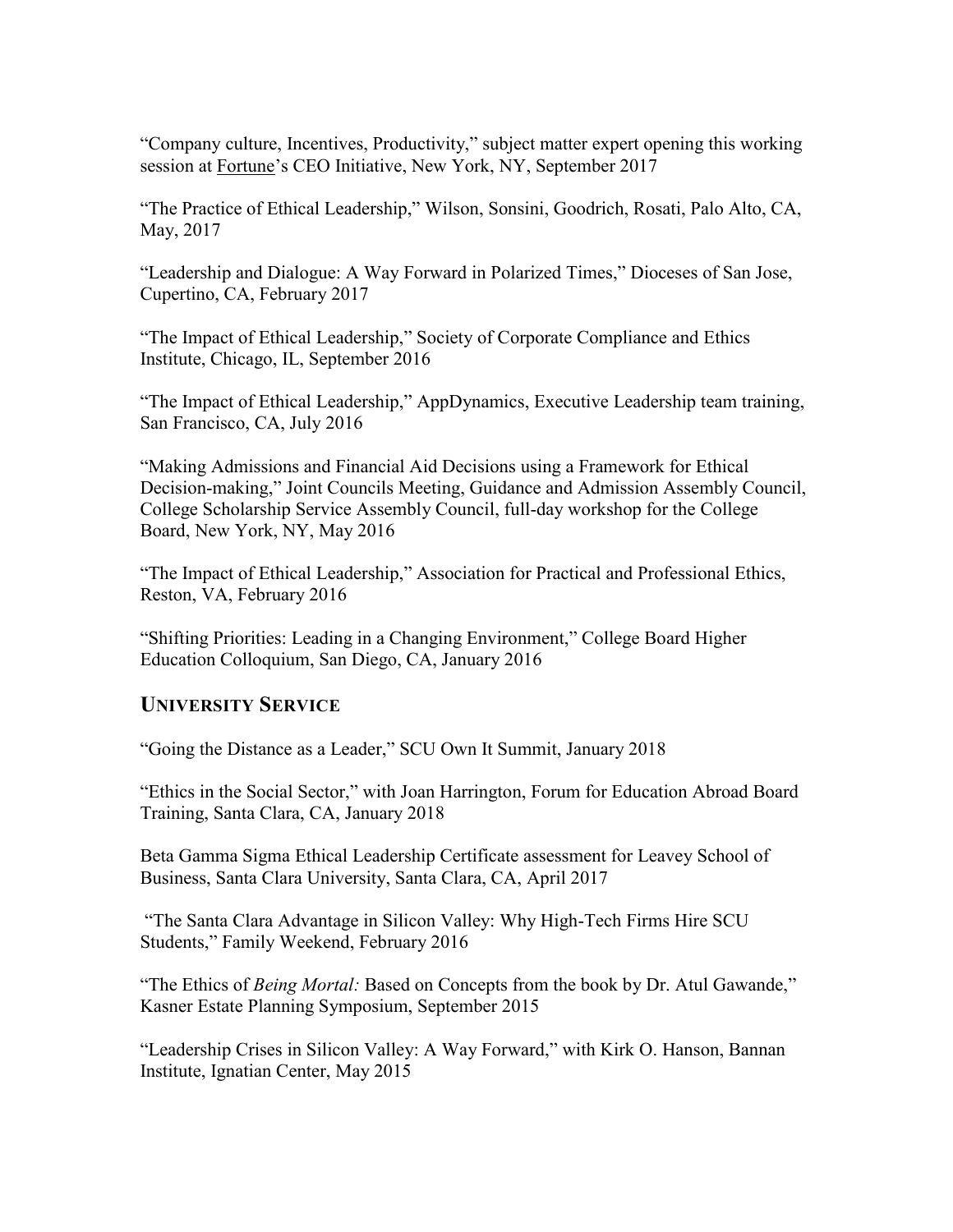#### **SELECTED PUBLISHED EDITORIALS AND ON-AIR APPEARANCES**

"Ethics is the New 'Power Tool' for Stock-Buying Decisions, Marketwatch, May 2018

"Facebook's biggest threat is coming from this obvious place," Marketwatch, April 2018

"Apple, Facebook and other tech giants must help us kick our smartphone addiction," Marketwatch, February 2018

"Here's how to know if sexual harassment is more likely at your work," Marketwatch, December 2017

"Matt Lauer is a litmus test for every workplace," Marketwatch, December 2017

"America's mission statement should guide Trump, congress on immigration," Marketwatch, September 2017

"Here's how you know if a company is behaving badly," Marketwatch, August 2017

"Wells Fargo scandal should spur investors to demand stronger boards" Marketwatch, May 2017

"3 reasons you should skip Snap's IPO," Marketwatch, February 2017

"An empathy gap feeds Silicon Valley's prosperity paradox," San Jose Mercury News, November 2016

"Market forces make a case for ethics in governance," XCEO Ink, Volume 12, Issue 1, March 2016

"VW: No mission, no vision, no hope," The CEO Magazine, December 2015

"Addressing the gender pay gap in Silicon Valley," recode, December 2015

"Boehner's stepping aside showed leadership," San Jose Mercury News, September 2015

"Brady, Patriots, NFL fail the first test of leadership," Marketwatch, May 2015

"Kleiner Perkins case shows tech should adopt basic HR practices," The San Francisco Chronicle, April 2015

Real Deal in Sports: The intersection of sports ethics," KGNU, Host Josh Chetwynd, one-hour radio program, June 2015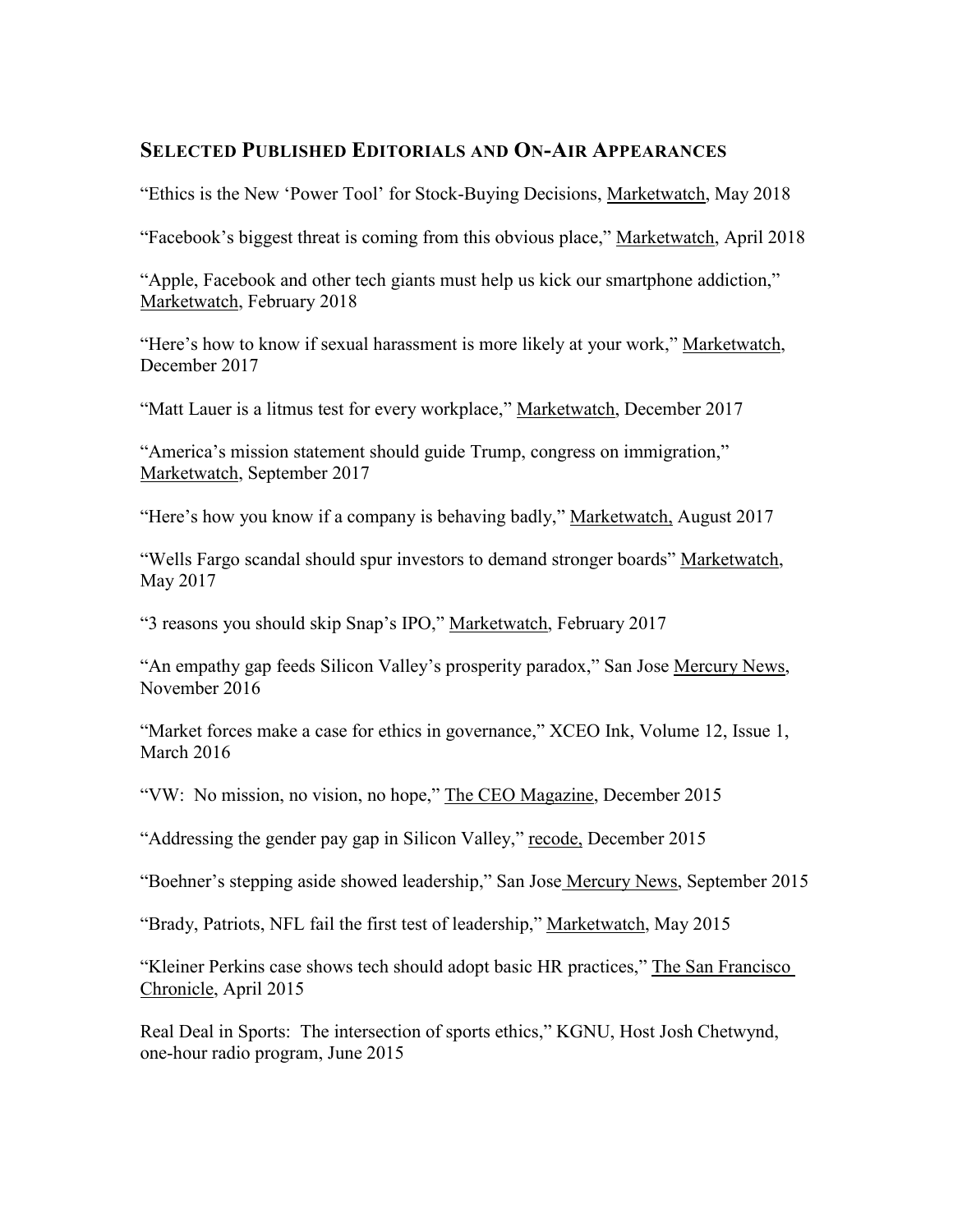"CEOs should be held responsible for their decisions," San Jose Mercury News, March 2015

"Leadership comes from unexpected places during Ebola crisis," Marketwatch, October 30, 2014

Numerous appearances on Bay Area TV and Radio news broadcasts, including live interviews on KQED and KCBS.

# **SELECTED UNIVERSITY ARTICLES AND BLOG POSTS**

"Silicon Valley: Open or closed? Google's culture conundrum," Benison: The Practice of Ethical Leadership, August 2017

"A call for moral leadership: changing norms," Benison: The Practice of Ethical Leadership, June 2017

"Proposing a new source for ethical standards: Mission matters," Benison: The Practice of Ethical Leadership, June 2017

"The senate oath: Mitch McConnell's leadership quandary," Benison: The Practice of Ethical Leadership, May 2017

"The Rooney Rule and why it matters: Dan Rooney's leadership on diversity in hiring," Benison: The Practice of Ethical Leadership, April 2017

"The practice of ethical leadership," Benison: The Practice of Ethical Leadership, April 2017

"St. Ignatius and 500 years of leadership advice," Illuminate, November 2016

"A republic of hope led by each of us: America goes to the polls," Illuminate, July 2016

"Should we be grateful for Chief Brown? Compassionate, calming leadership in Dallas," Benison: The Practice of Ethical Leadership, July 2016

"2 skills you can't leave home without: A new emphasis on 'softer skills," Illuminate, May 2016

"Thinking about nonprofit ethics: shaping a new ethics program," Benison: The Practice of Ethical Leadership, May 2016

"What Gattaca taught my sixth grader about ethics: Can you teach someone to be ethical?" Illuminate, April 2016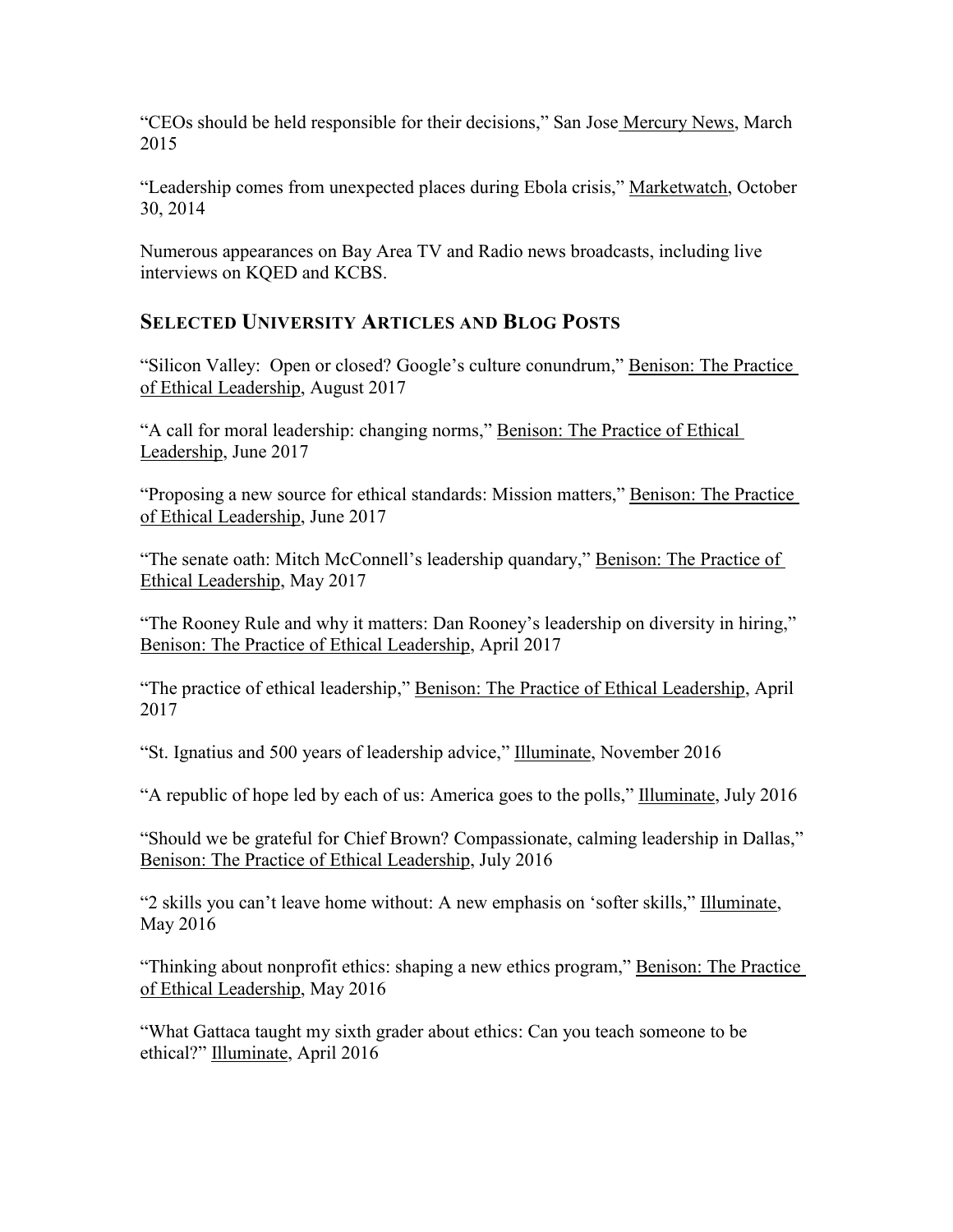"What does a nonprofit board need to know and when: 10 things to tell your board" Benison: The Practice of Ethical Leadership, March 2016

"Why America doesn't need to win: Putting common interests above self-interests," Benison: The Practice of Ethical Leadership, March 2016

"Leadership practices that make an impact: A quiet justice speaks," Benison: The Practice of Ethical Leadership, March, 2016

"Prosecuting corporate wrongdoing: A sea change at the DOJ," All About Ethics, December 2015

"A universal internet," All About Ethics, 2015, reposted on Benison: The Practice of Ethical Leadership, April 2017

"Trends in corporate governance," July 2015

## **RESEARCH IN PROCESS**

"Changing the ethos to change the culture: How ethics becomes pervasive within organizations." This paper is being written with Cecilia Martinez Arellano and Pedro M. Sasia Santos, from the Centre for Applied Ethics, University of Deusto, Bilboa, Spain. This is an empirical study to achieve a better understanding of the complexity and challenges of fostering cultures in which ethical considerations are a regular part of business discussions and decision-making. Action research done in the Basque country surrounding Bilboa, Spain and semi-structured interviews in the Silicon Valley area surrounding Santa Clara, CA were done to analyze real culture changes. Participants were business leaders with relationships with the one or the other of the two Centers for Applied Ethics at Jesuit universities, the University of Deusto and Santa Clara University. In this paper, we argue that the consistency of finding in both countries suggests a pattern of opportunities, conditions, and cultural elements that favor the introduction, institutionalization, and consolidation of ethical principals within companies. We also identify specific leadership and workforce abilities that contribute to ethical culture development.

## **PRIOR EMPLOYMENT**

#### **Notre Dame High School San Jose,** President**,** 2008-2011

Provided institutional leadership of California's oldest, private college-preparatory girls' school, including mission integration, strategic planning, fund development, financial oversight and academic excellence.

Led a 620-student, 5,000+ alumnae school community and extended network.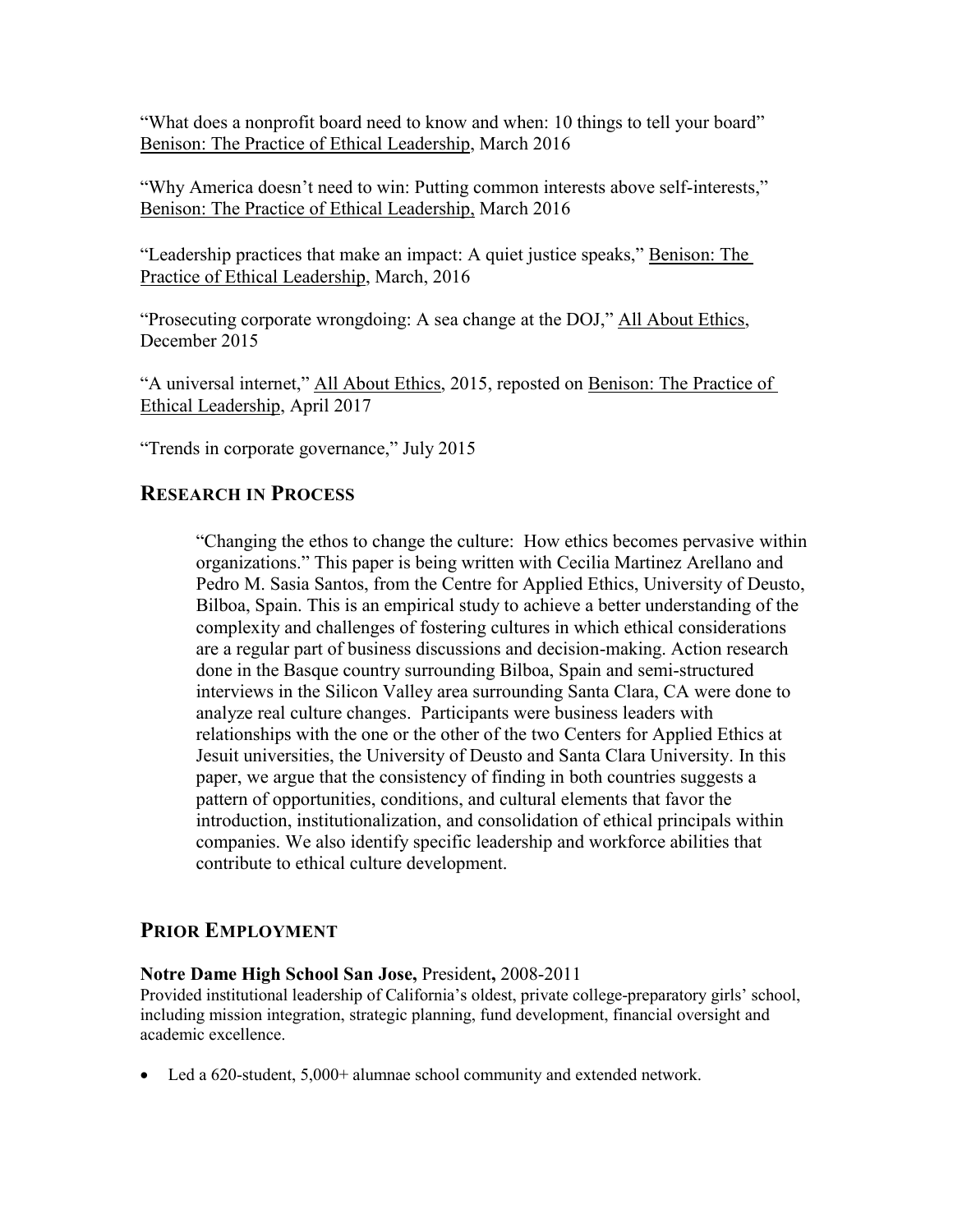- Launched and completed a community-wide, board-led strategy planning effort and adopted school's first strategic plan in a decade, leading to significant fund and board development, stronger programs emphasizing leadership and justice, solid financial position for the school and an updated mission statement.
- Identified and secured campaign leadership and early gifts over \$1 million.
- Recruited and developed new business management team still serving the school today.
- Introduced a new signature sell-out fundraising and program articulation event.

#### **American Leadership Forum-Silicon Valley,** President and Chief Executive Officer, 2000-2008

Led prestigious community-building nonprofit organization connecting senior leaders in the public, nonprofit and private sector to community's top needs.

- Worked with a board of Silicon Valley high-tech CEOs and civic leaders to develop and execute two strategic plans, including measurable impact in the community in civic engagement, the arts and creativity, urban planning, early childhood and domestic violence prevention.
- Completed the organization's first major fundraising campaign while sustaining annual fund giving, and closed the private phase of a second campaign, raising over \$6.3 million.
- Secured significant grants from the Packard, Skoll and Knight Foundations
- Between these grants and growth in earned income, more than doubled the organization's budget and program offerings.
- Redesigned ALF's flagship, Fellows program. Developed a model of change, evaluation methodologies, and a dialogue framework as a centerpiece of executive skill building.

#### **Knight Ridder,** 1990-2000

**San Jose Mercury News and Contra Costa Newspapers,** Vice President, Marketing, 1997-2000

**San Jose Mercury News** Vice President, Marketing and Planning, 1997 Marketing Director, 1996 Director/Strategic Business Initiatives, June 1995-December 1995 Production Director, 1993-1995 Assistant Circulation Director/Marketing, 1992-1993 Assistant Circulation Director/Single Copy, 1992 Pre-Press Manager, 1991-1992 Budget Manager/Assistant to the Executive Editor, 1990-1991

Throughout a decade at Knight Ridder, moved from departmental to divisional and regional responsibilities, including the development and implementation of a regional marketing strategy for Knight Ridder's Bay Area properties, the San Jose Mercury News and Contra Costa Newspapers, overseeing cross-functional areas and led as many as 750 employees at a time.

 Responsible for driving revenue and promotional impact from shared plans and resources, worth \$44 million incremental in revenue annually from new product development.